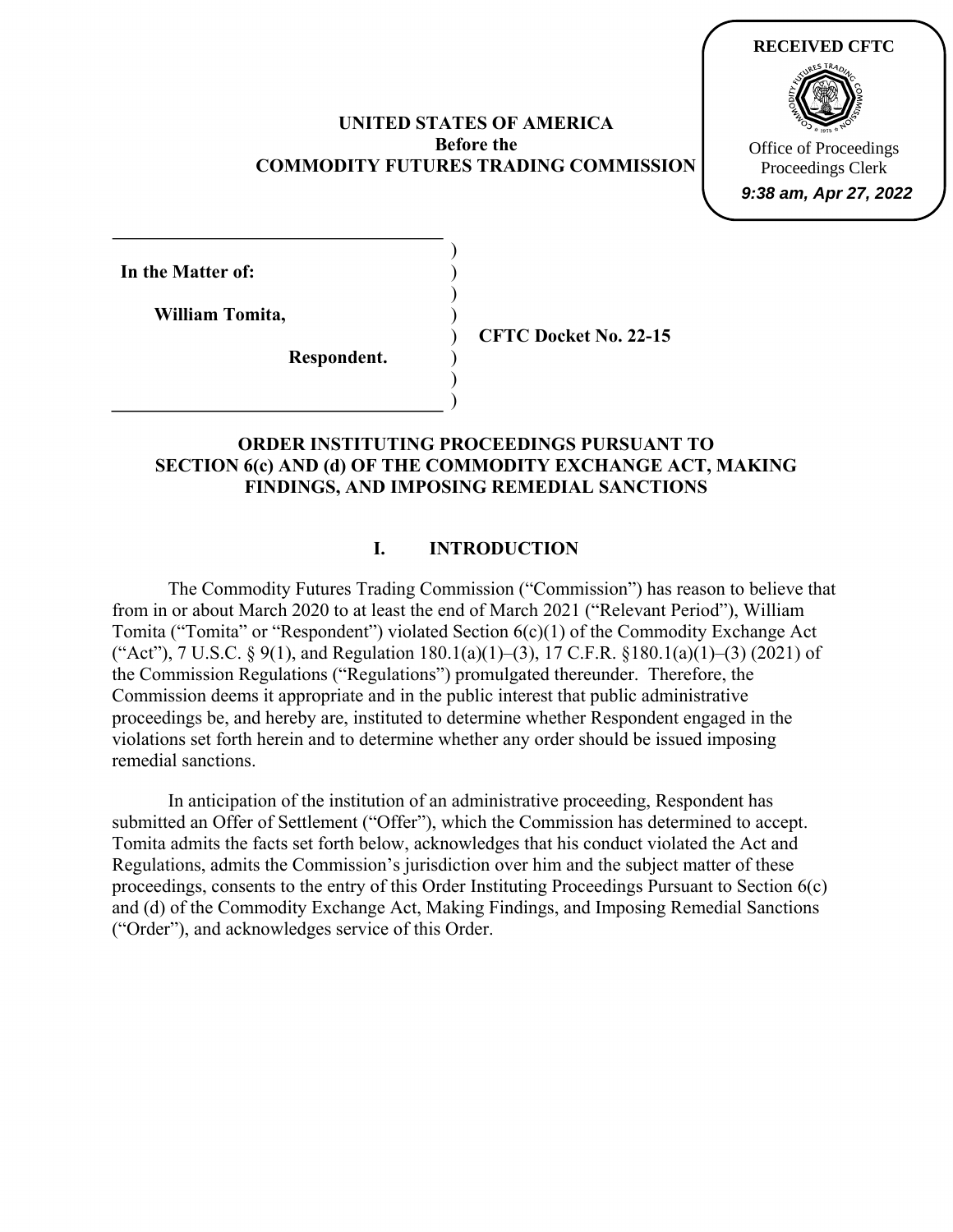#### **II. FINDINGS**

The Commission finds the following:

#### **A. SUMMARY**

During the Relevant Period, while employed at an investment management firm headquartered in New York ("Investment Manager 1") that served as the investment manager of a private investment fund ("Investment Fund 1"), Tomita and others at Investment Manager 1 engaged in a fraudulent scheme whereby he intentionally and/or recklessly made false or misleading statements of material facts and/or omitted to state material facts necessary to make the statements made not untrue or misleading to Investment Fund 1's swap counterparties in order to secure additional capacity for Investment Fund 1 to enlarge its swap trading positions; to obtain or maintain favorable margin rates; and, during the week of March 22, 2021, to attempt to satisfy margin calls. The false or misleading information Tomita provided included information about the size, composition, and liquidity of positions in Investment Fund 1's entire portfolio across financial institutions, as well as information provided in connection with attempts to satisfy Investment Fund 1's margin calls. The false or misleading information provided by Tomita concerned facts that were important for Investment Fund 1's swap counterparties to know in making credit and risk management decisions about Investment Fund 1's swap portfolios at those respective counterparties, including decisions regarding margin and position size. By virtue of this conduct, Tomita violated Section  $6(c)(1)$  of the Act, 7 U.S.C. § 9(1), and Regulation 180.1(a)(1)–(3), 17 C.F.R. § 180.1(a)(1)–(3) (2021).

#### \*\*\*\*\*\*\*\*\*\*

 In accepting the Offer, the Commission recognizes Tomita's entry into a formal cooperation agreement ("Cooperation Agreement") with the Division of Enforcement ("Division"), which sets forth the terms of his agreement to cooperate with the Commission and the Division in connection with any investigation, litigation, or proceeding to which the Commission is a party relating to the subject matter of this Order and/or as described in the Cooperation Agreement (the "Proceedings").

#### **B. RESPONDENT**

**William Tomita** is an individual residing in Florida. During the Relevant Period, Tomita was the head trader of Investment Manager 1. Tomita has never been registered with the Commission in any capacity.

# **C. FACTS**

#### **1. Background**

During the Relevant Period, Tomita was the head trader at Investment Manager 1, a limited partnership formed in Delaware pursuant to Delaware law and headquartered in New York that served as the investment manager of Investment Fund 1. Investment Fund 1 was a limited partnership formed in Delaware pursuant to Delaware law and headquartered in New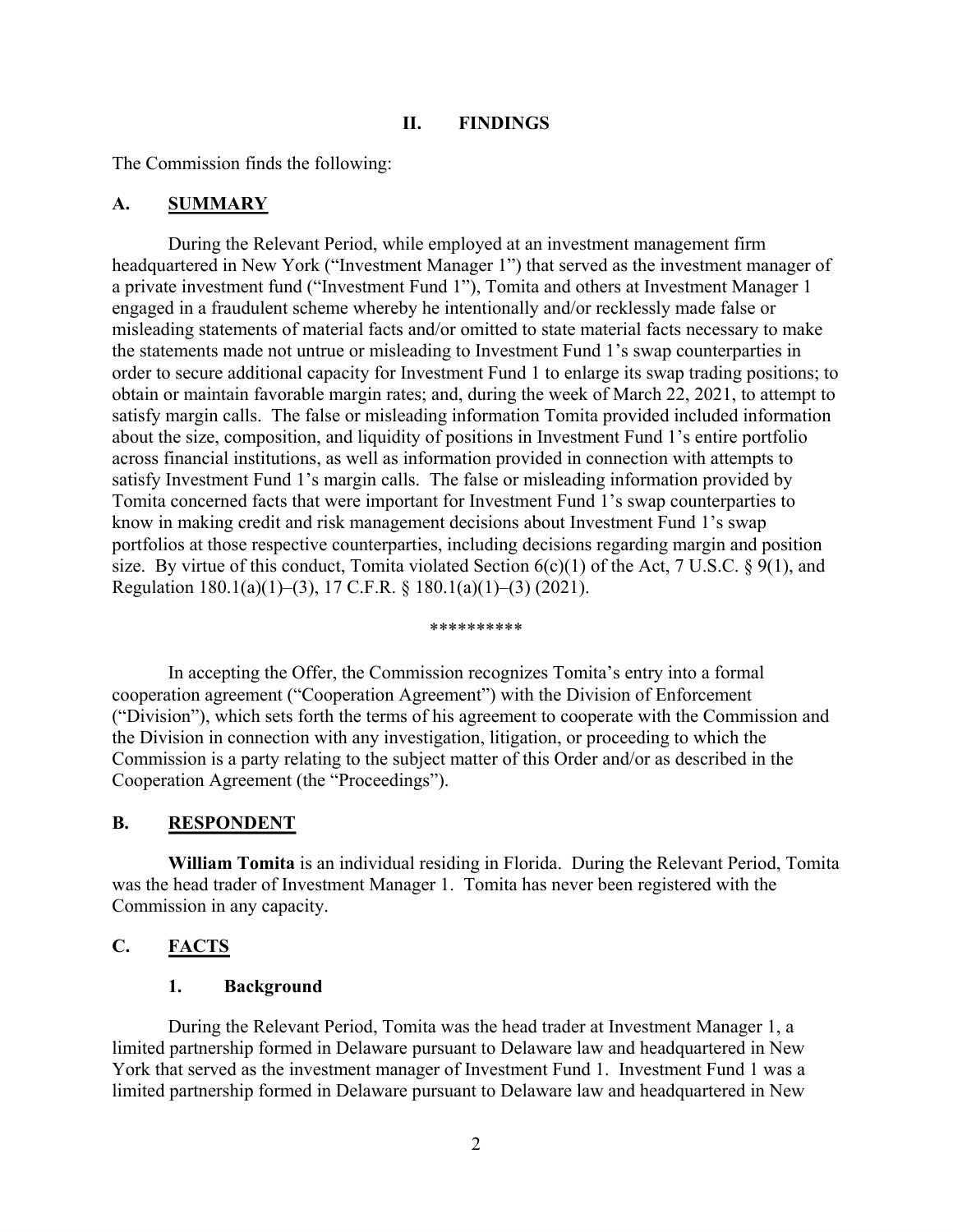York that was a private investment vehicle. During the Relevant Period, in his role at Investment Manager 1, Tomita had responsibility for communicating with representatives of financial institutions that were swap counterparties to Investment Fund 1 ("Swap Counterparties"). As the head trader of Investment Fund 1, Tomita reported directly to and was supervised by the founder and head of Investment Fund 1.

During the Relevant Period, Investment Manager 1, as investment manager for Investment Fund 1, caused Investment Fund 1 to enter into numerous swap transactions with various Swap Counterparties, including several Swap Counterparties provisionally registered with the Commission as swap dealers. Investment Fund 1 sought exposure to equities, among other ways, by entering into long total return swaps ("TRS")<sup>1</sup> based on single name securities. In order to hedge the risk imposed by these long positions, Investment Fund 1 also entered into certain short TRS positions that were based on: (i) a custom index of more than nine component securities ("custom basket swaps"); or (ii) an exchange traded fund that provided exposure to an index of hundreds of component securities ("ETF swaps," and together with the custom basket swaps, "broad-based security index TRS").<sup>2</sup>

Investment Fund 1's swap transactions were generally subject to credit and risk limitations imposed by Investment Fund 1's Swap Counterparties. For example, certain of Investment Fund 1's Swap Counterparties permitted Investment Fund 1 to transact on a leveraged basis, provided it met certain margin requirements. In addition to margin requirements, certain of Investment Fund 1's Swap Counterparties set other formal or informal credit and risk-related limitations on Investment Fund 1's ability to transact swaps. Such limitations included setting a cap on the total notional value of Investment Fund 1's portfolio at those respective Swap Counterparties; requiring that Investment Fund 1 maintain a certain ratio of long to short positions in its portfolio at that Swap Counterparty (which Investment Fund 1 met on the short side primarily by maintaining short broad-based security index TRS positions); and/or requiring that Investment Fund 1 enter into highly liquid diversified swap positions.

Starting around March 2020, Investment Fund 1 began to increase its exposure in certain long single name TRS positions, causing its highly leveraged portfolio at particular Swap Counterparties, as well as its overall portfolio across Swap Counterparties, to become more concentrated. Through the rest of 2020 and into 2021, representatives of Investment Fund 1 periodically communicated with representatives of its Swap Counterparties to provide information about Investment Fund 1 and to seek additional capacity to increase the size of its long single name TRS positions. Although Investment Fund 1's portfolio became more concentrated in long single name TRS positions, its portfolio at many of its Swap Counterparties

 $\overline{a}$ 

<sup>&</sup>lt;sup>1</sup> A total return swap is an agreement between two counterparties where one party, the seller of the credit risk, agrees to pay the other party the difference in value of a specified asset, index or derivative of an asset or an index, multiplied by an agreed-upon notional value should that value increase between specified periods of time. In exchange, the other party, the buyer of the credit risk, agrees to pay the difference in value of the specified asset multiplied by the notional value should that value decrease between the same specified periods of time. https://www.cftc.gov/MarketReports/SwapsReports/DataDictionary/index.htm.

<sup>&</sup>lt;sup>2</sup> The broad-based security index TRS had an index of more than nine or more component securities and did not meet any of the other criteria for a narrow-based security index set forth in Section 1a(35)(A) of the Act, 7 U.S.C.  $§ 1a(35)(A).$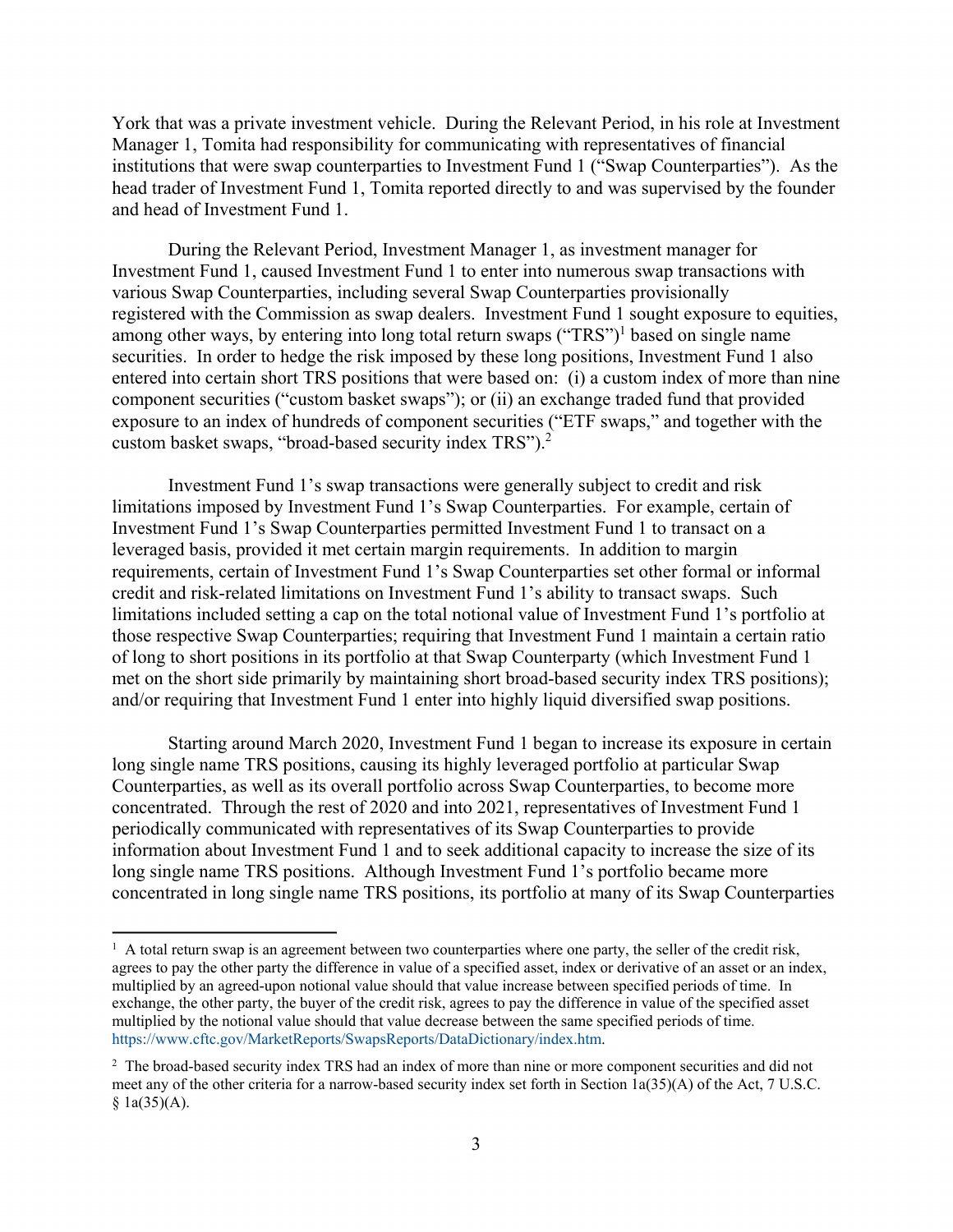also included short broad-based security index TRS positions, which were needed to satisfy counterparty credit and risk management requirements. In many instances, in order to increase the size of its concentrated long single name TRS positions while obtaining or maintaining favorable margin rates, Investment Fund 1 also had to increase the size of its short broad-based security index TRS positions.

During the beginning of the week of March 22, 2021, certain of Investment Fund 1's concentrated long single name TRS positions dropped in value dramatically. Thereafter, certain of Investment Fund 1's Swap Counterparties issued substantial margin calls on its swap portfolio, and by March 25, 2021, Investment Fund 1 was unable to meet all of its margin calls due that day.

#### **2. Tomita's Participation in a Fraudulent Scheme**

During the Relevant Period, Tomita, in his capacity as head trader of Investment Manager 1, participated in a fraudulent scheme where he intentionally and/or recklessly provided false or misleading information and/or omitted to state material facts necessary to make that information not untrue or misleading. Among other things, Tomita provided false or misleading information and/or omitted to state material facts about the size, composition, and liquidity of positions in Investment Fund 1's entire portfolio across Swap Counterparties in order to secure additional capacity for Investment Fund 1 to enlarge its long single name TRS positions; to obtain or maintain favorable margin rates; and, during the week of March 22, 2021, to attempt to satisfy margin calls. The false or misleading information provided by Tomita concerned facts or omitted facts that were important for Investment Fund 1's Swap Counterparties to know in making credit and risk management decisions about Investment Fund 1's swap portfolios at those respective Swap Counterparties.

# **a. Tomita's False or Misleading Statements Concerning Investment Fund 1's Portfolio**

During the Relevant Period, Tomita engaged in discussions with representatives of Investment Fund 1's Swap Counterparties who were gathering information about Investment Fund 1 in order to make credit and risk management decisions about its portfolio at their respective institutions, which included both long single name TRS positions and short broadbased security index TRS positions. In many instances, Tomita intentionally and/or recklessly provided false or misleading information and/or omitted to state material facts necessary to make that information not untrue or misleading to its Swap Counterparties.

For example, Tomita provided information to Swap Counterparty 1 that omitted material facts regarding the size of Investment Fund 1's overall position in Company 1, one of Investment Fund 1's largest positions. On January 29, 2021, Tomita had a telephone conversation with representatives of Swap Counterparty 1 regarding Company 1. Prior to the call, Swap Counterparty 1 learned from certain public filings that several other swap dealers were among Company 1's largest shareholders.<sup>3</sup> During the call with Tomita, Swap Counterparty 1 asked

<u>.</u>

<sup>&</sup>lt;sup>3</sup> To hedge market risk associated with long swap positions, swap dealers frequently buy equivalent cash positions in the stock underlying the swap.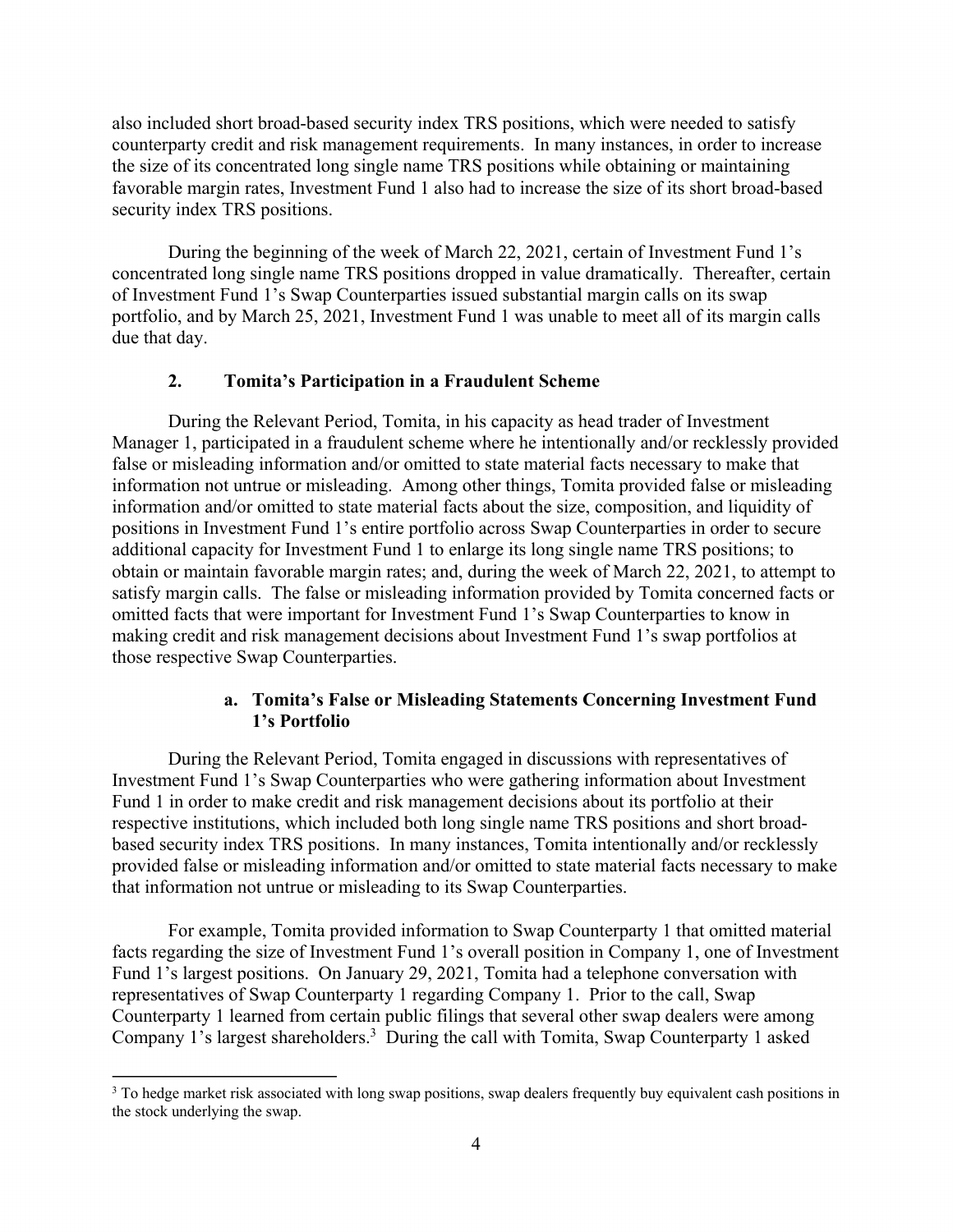Tomita if he knew why so many other swap dealers were large shareholders of Company 1. Tomita responded, in substance, that the other swap dealer shareholders related to other hedge funds that invested in Company 1 through swap transactions. This statement was false or misleading because it only referred to other hedge funds who invested in Company 1 while omitting the material fact that Investment Fund 1 had invested in Company 1 through swap transactions with many of the same swap dealers that Swap Counterparty 1 was inquiring about. Tomita intentionally failed to provide this material information to Swap Counterparty 1 and as a result the true size and risk of Investment Fund 1's total Company 1 position was concealed from Swap Counterparty 1.

Tomita also intentionally gave false or misleading explanations for why Investment Fund 1 was unable to move certain positions from one swap dealer to another. On or around November 11, 2020, Swap Counterparty 2 expressed concern to Investment Manager 1 that the amount of margin that Investment Fund 1 had posted with Swap Counterparty 2 was insufficient to account for the risk associated with Investment Fund 1's positions. As a result, Swap Counterparty 2 asked Tomita to have Investment Fund 1 reduce risk by transferring concentrated and illiquid (and therefore riskier) positions to other swap dealers and transferring more liquid (and hence less risky) positions to Swap Counterparty 2. On November 11, 2020, Tomita informed Swap Counterparty 2, in substance, that Investment Fund 1 could not move these positions as requested due to year-end tax planning concerns. Tomita knew this statement was false or misleading. In fact, Tomita knew that Investment Fund 1 was unable to move its concentrated illiquid positions from Swap Counterparty 2 to other swap dealers because Investment Fund 1 had exhausted all of its available capacity at other dealers, or because increasing those positions at other dealers would have resulted in higher margin rates. In addition, Tomita knew that Investment Fund 1 could not transfer liquid positions from other dealers to Swap Counterparty 2 because other dealers required Investment Fund 1 to maintain liquid positions as a risk reducing measure, and failing to maintain those liquid risk reducing positions would have resulted in higher margin rates. Nevertheless, Tomita intentionally gave a false or misleading explanation to conceal the true risk of Investment Fund 1's swap positions with Swap Counterparty 2.

Tomita intentionally and/or recklessly made false statements or omitted material facts from his statements about Investment Fund 1 in an effort to maintain and/or purchase additional long single name TRS positions and to obtain or maintain favorable margin rates. Tomita understood that if he had told the truth about Investment Fund 1's portfolio, its Swap Counterparties might take measures such as increasing Investment Fund 1's margin requirements or limiting, restricting, or reducing Investment Fund 1's trade capacity. By Tomita making false statements or omitting material facts from his statements to Investment Fund 1's Swap Counterparties, Investment Fund 1 was able to maintain and/or enlarge its long single name TRS positions, maintain existing trade capacity, secure additional capacity to enlarge its TRS positions, and obtain or maintain favorable margin rates. Tomita also understood that Investment Fund 1 needed to maintain and/or increase its short exposure in order to maintain favorable margin rates and/or enlarge its long single name TRS positions. As a practical matter, Investment Fund 1 typically increased its short exposure through broad-based security index TRS positions, as those positions had been approved and encouraged by several Swap Counterparties as a risk-reducing measure.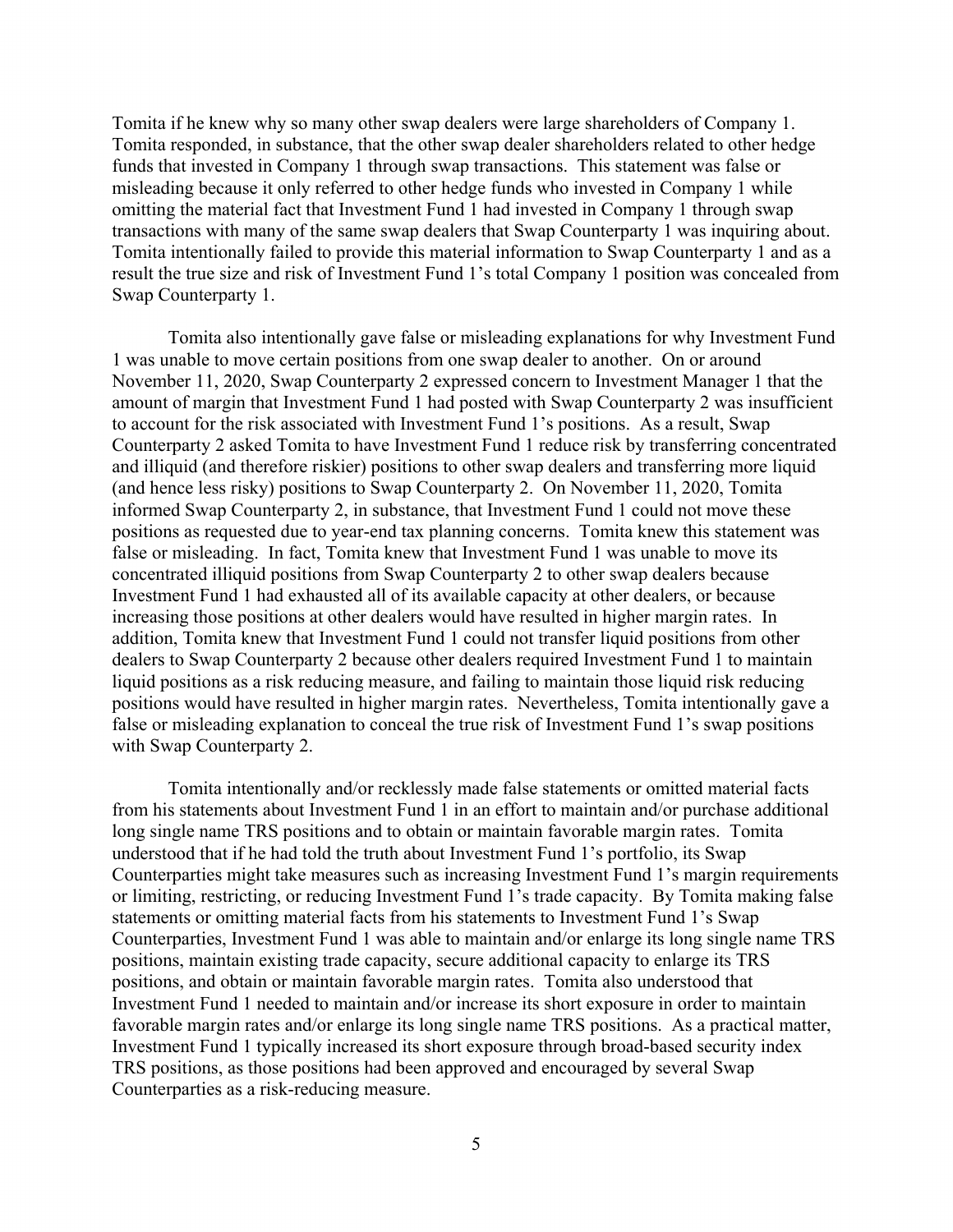#### **b. Tomita's False or Misleading Statements in Connection with Attempting to Meet Margin Calls During the week of March 22, 2021.**

During the week beginning March 22, 2021, Tomita continued to make false or misleading statements to representatives of Investment Fund 1's Swap Counterparties in connection with attempts to meet Investment Fund 1's margin calls.

On March 24, 2021, Investment Fund 1 faced substantial margin calls due by the close of business that day, and its portfolio continued to decline further during the course of the day, requiring additional margin calls due by the close of business on March 25, 2021. As a result, many of Investment Fund 1's Swap Counterparties sought assurances from Investment Fund 1 that it would be able to meet the margin calls. During a recorded telephone call with a representative of Swap Counterparty 3, Tomita recklessly provided false assurances that although Investment Fund 1 had a liquidity problem, it did not have a solvency problem.

Tomita understood that by providing false information to Investment Fund 1's Swap Counterparties, Investment Fund 1 delayed the forced liquidation of its portfolio, to the detriment of those Swap Counterparties.

#### **III. LEGAL DISCUSSION**

#### **A. Use of a Manipulative or Deceptive Device in Violation of Section 6(c)(1) of the Act and Regulation 180.1(a)(1)–(3)**

Section  $6(c)(1)$  of the Act, 7 U.S.C. § 9(1), makes it "unlawful for any person, directly or indirectly, to use or employ, or attempt to use or employ, in connection with any swap, . . . any manipulative or deceptive device or contrivance, in contravention of such rules and regulations as the Commission shall promulgate." Regulation  $180.1(a)(1)–(3)$ ,  $17$  C.F.R. §  $180.1(a)(1)–(3)$ (2021), in turn, provides that "it shall be unlawful for any person, directly or indirectly, in connection with any swap, . . . to intentionally or recklessly: (1) Use or employ, or attempt to use or employ, any manipulative device, scheme, or artifice to defraud; (2) Make, or attempt to make, any untrue or misleading statement of a material fact or to omit to state a material fact necessary in order to make the statements made not untrue or misleading; or (3) Engage, or attempt to engage, in any act, practice, or course of business, which operates or would operate as a fraud or deceit upon any person."

As described above, Tomita, among other things, intentionally or recklessly, directly and indirectly, in connection with swaps: (a) used or employed, or attempted to use or employ, manipulative devices, schemes, and artifices to defraud; (b) made, or attempted to make, untrue or misleading statements of material facts; (c) omitted to state material facts necessary in order to make statements made not untrue or misleading; and (d) engaged, or attempted to engage, in acts, practices, and courses of business, which operated or would operate as a fraud or deceit upon any person, in violation of Section  $6(c)(1)$  of the Act, and Regulation 180.1(a)(1)–(3).<sup>4</sup>

 $\overline{a}$ 

<sup>&</sup>lt;sup>4</sup> Because certain swaps in connection with the fraud perpetrated by Tomita are based on a broad-based securities index, this matter falls within the Commission's jurisdiction. *See* Section 1a(47)(A) and (B) of the Act, 7 U.S.C.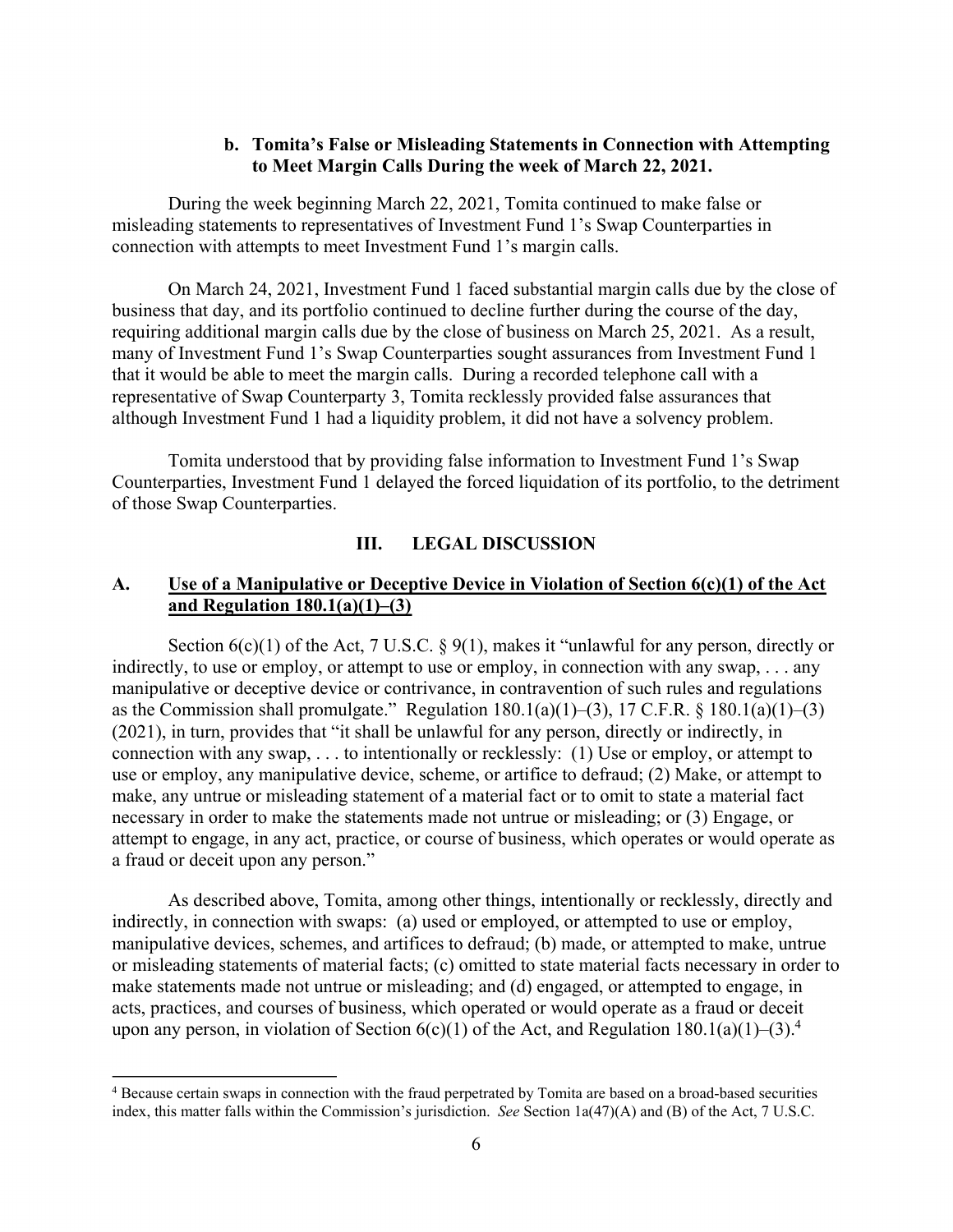### **IV. FINDINGS OF VIOLATION**

Based on the foregoing, the Commission finds that, during the Relevant Period, Tomita violated Section  $6(c)(1)$  of the Act, 7 U.S.C. § 9(1), and Regulation 180.1(a)(1)–(3), 17 C.F.R.  $§180.1(a)(1)–(3)$  (2021).

# **V. OFFER OF SETTLEMENT**

Tomita has submitted the Offer in which he:

- A. Acknowledges service of this Order;
- B. Admits the jurisdiction of the Commission with respect to all matters set forth in this Order and for any action or proceeding brought or authorized by the Commission based on violation of or enforcement of this Order;
- C. Admits to all of the findings made in this Order;
- D. Waives:

 $\overline{a}$ 

- 1. The filing and service of a complaint and notice of hearing;
- 2. A hearing;
- 3. All post-hearing procedures;
- 4. Judicial review by any court;
- 5. Any defense based on the statute of limitations applicable to any charges brought in connection with this Order;
- 6. Any and all objections to the participation by any member of the Commission's staff in the Commission's consideration of the Offer;
- 7. Any and all claims that he may possess under the Equal Access to Justice Act, 5 U.S.C. § 504, and 28 U.S.C. § 2412, and/or the rules promulgated by the Commission in conformity therewith, Part 148 of the Regulations, 17 C.F.R. pt. 148 (2021), relating to, or arising from, this proceeding;
- 8. Any and all claims that he may possess under the Small Business Regulatory Enforcement Fairness Act of 1996, Pub. L. No. 104-121, tit. II, §§ 201–253, 110 Stat. 847, 857–74 (codified as amended at 28 U.S.C. § 2412 and in scattered

<sup>§ 1</sup>a(47)(A), (B); *see also* Further Definition of "Swap," "Security-Based Swap," and "Security-Based Swap Agreement"; Mixed Swaps; Security-Based Swap Agreement Recordkeeping, 77 Fed. Reg. 48,208, 48,271 (Aug. 13, 2012) ("[A] Title VII instrument in which the underlying reference of the instrument is a security index that is not a narrow-based security index (i.e., the index is broad-based) is a swap subject to regulation by the CFTC").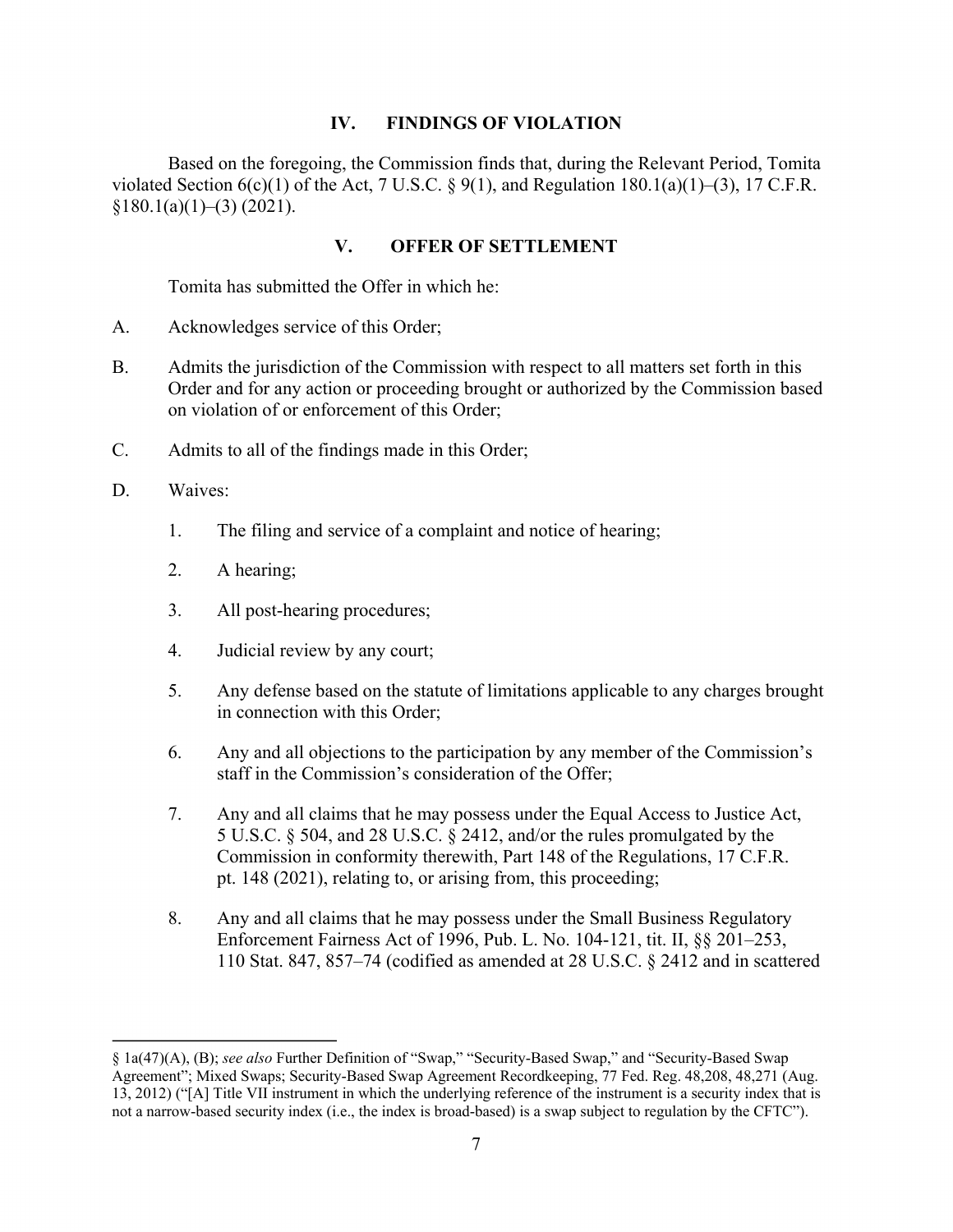sections of 5 U.S.C. and 15 U.S.C.), relating to, or arising from, this proceeding; and

- 9. Any claims of Double Jeopardy based on the institution of this proceeding or the entry in this proceeding of any order imposing a civil monetary penalty or any other relief, including this Order;
- E. Stipulates that the record basis on which this Order is entered shall consist solely of the findings contained in this Order to which Tomita has consented in the Offer; and
- F. Consents to additional proceedings to determine what, if any, other sanctions may be assessed against him. In connection with such additional proceedings, he further consents that: (a) the findings of fact in Section II of this Order shall be accepted as and deemed true by the Commission or Presiding Officer; (b) Tomita will be precluded from arguing that he did not violate the federal laws as described in Sections III and IV of this Order; and (c) he may not challenge the validity of his consents and agreements in the Offer or this Order; and
- G. Consents, solely on the basis of the Offer, to the Commission's entry of this Order that:
	- 1. Makes findings by the Commission that Tomita violated Section 6(c)(1) of the Act, 7 U.S.C. § 9(1), and Regulation 180.1(a)(1)–(3), 17 C.F.R. §180.1(a)(1)–(3)  $(2021);$
	- 2. Orders Tomita to cease and desist from violating Section  $6(c)(1)$  of the Act and Regulation  $180.1(a)(1)–(3)$ ; and
	- 3. Orders Tomita to comply with the conditions and undertakings consented to in the Offer and as set forth in Part VI of this Order.

Upon consideration, the Commission has determined to accept the Offer.

# **VI. ORDER**

# **Accordingly, IT IS HEREBY ORDERED THAT:**

- A. Tomita shall cease and desist from violating Section 6(c)(1) of the Act, 7 U.S.C. § 9(1), and Regulation 180.1(a)(1)–(3), 17 C.F.R. §180.1(a)(1)–(3) (2021).
- B. The Commission reserves its determination as to other sanctions against Tomita at this time based upon his cooperation in a Commission investigation and related proceedings, pursuant to the terms of the Cooperation Agreement, and his undertaking to continue to cooperate, as set forth in this Order in Section VI.C.2 below. The determination of what, if any, other sanctions may be assessed against him will be made at a public hearing for the purpose of taking evidence and hearing arguments on the issue in accordance with the Commission's Rules of Practice, 17 C.F.R. pt. 10 (2021), at a time and place to be fixed as provided in Regulation 10.61, 17 C.F.R. § 10.61 (2021), except that in the additional proceedings: (a) the findings of fact in Section II of this Order shall be accepted as and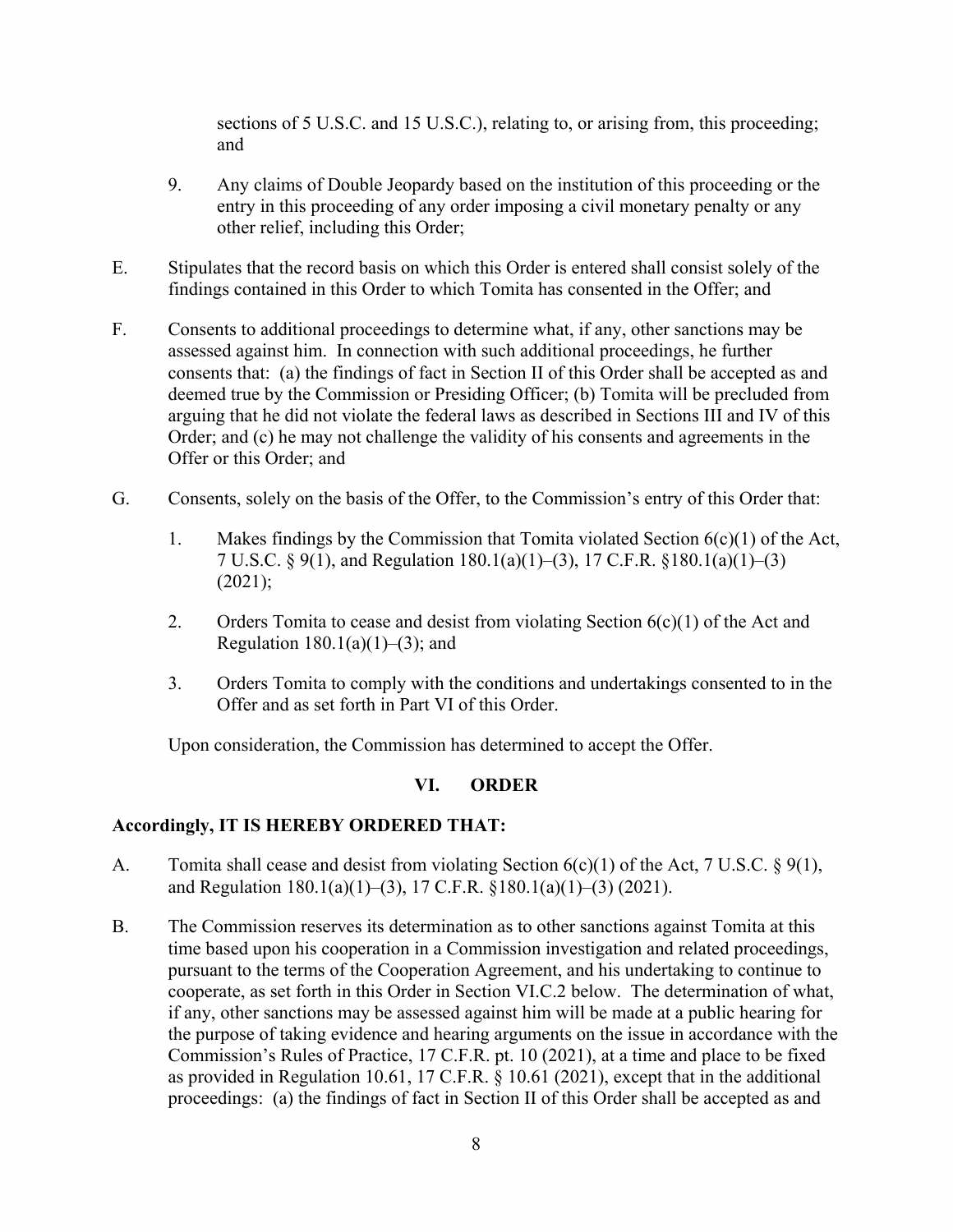deemed true by the Presiding Officer; (b) Tomita will be precluded from arguing that he did not violate the federal laws as described in Sections III and IV of this Order; and (c) Tomita may not challenge the validity of his consents and agreements in the Offer or this Order. All post-hearing procedures shall be conducted pursuant to Regulations 10.81-10.107, 17 C.F.R. §§ 10.81-10.107 (2021).

- C. Tomita shall comply with the following conditions and undertakings set forth in the Offer:
	- 1. Public Statements: Tomita agrees that neither he nor any agents or employees under his authority or control shall take any action or make any public statement denying, directly or indirectly, any findings or conclusions in this Order or creating, or tending to create, the impression that this Order is without a factual basis; provided, however, that nothing in this provision shall affect Tomita's: (i) testimonial obligations; or (ii) right to take legal positions in other proceedings to which the Commission is not a party. Tomita shall comply with this agreement, and shall undertake all steps necessary to ensure that all of his agents and/or employees under his authority or control understand and comply with this agreement.
	- 2. Cooperation with the Commission: Tomita shall cooperate fully and truthfully with the Commission, including the Division, in any Proceedings. As part of such cooperation, Tomita agrees to:
		- a. preserve and produce to the Commission in a responsive and prompt manner, as requested by Division staff, all relevant non-privileged documents, information, and other materials wherever located, in the appropriate possession, custody, or control of Tomita;
		- b. utilize his knowledge and skill to explain transactions, interpret information and terminology, or identify new and productive lines of inquiry;
		- c. prepare and appear for interviews and testimony at such times and places as requested by Division staff;
		- d. respond completely and truthfully to all inquiries and interviews, when requested to do so by Division staff;
		- e. identify and authenticate relevant documents and other evidentiary materials, execute affidavits and/or declarations, and testify completely and truthfully at depositions, trial, and other judicial proceedings, when requested to do so by Division staff;
		- f. enter into tolling agreements, when requested to do so by Division staff, during the period of cooperation;